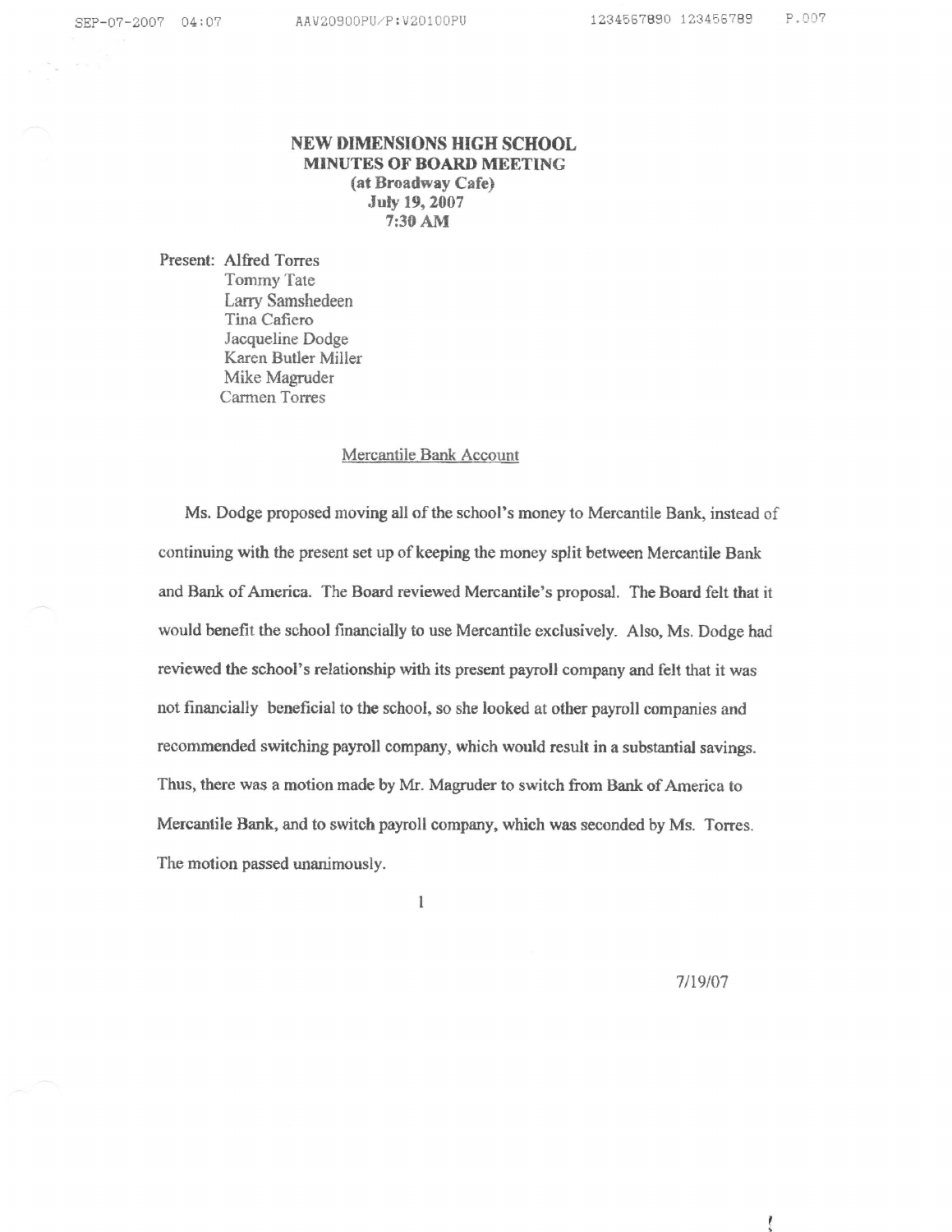#### Transportation Contract

The current cost of the transportation was discussed and deemed to be unacceptable. Ms. Miller proposed setting up ameeting to discuss this issue with Mr, Blaine at the School Board. Ms. Cafiero agreed to call Mr. Blaine and request a meeting.

## Liberty Hieh School Recruitment

The Board discussed the number of students remaining at the school after the opening of Liberty High School, and it was felt that the number is satisfactory. It was hoped that we would have about 320 students at the start of the school year.

#### Director Assessment Tool

Ms. Cafiero distributed copies of her job description and sarne was discussed. Goals and the meeting of goals were discussed. The SYM model was discussed, and it was felt that it had some shortcomings. However, the use of this model is required by the School Distriet. Getting qualified teachers was discussed, consistent with No Child Left Behind. Ms. Cafiero met with some teachers to review with them what they needed to do in order to become "highly qualified."

 $\overline{2}$ 

7/19/07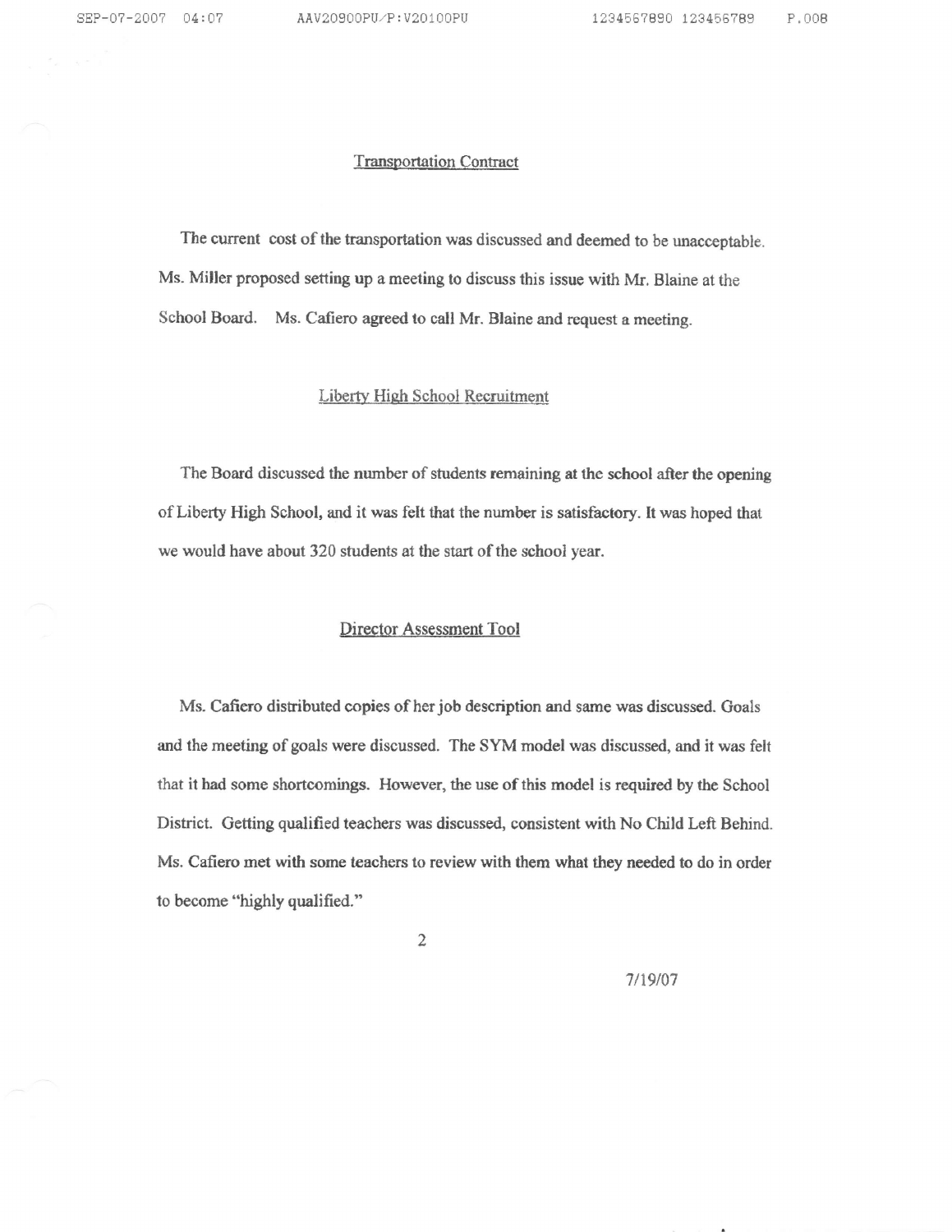## **Budget**

The Board was given a copy of the 2007-2008 budget and it was discussed. Said budget was based on an enrollment of 330 students. Mr. Magruder made a motion to approve the budget ard the motion was seconded by Ms- Torres. The motion passed unanimously.

## Roof

Ms. Dodge obtain various estimates for the repair of the roof, She will check the background of the lowest bidder. The estimates varied from \$22,000 to 36,000.

# Folsom Electric

We will schedule a meeting with Folsom Electric to settle a dispute regarding an invoice.

 $\overline{3}$ 

7/19/07